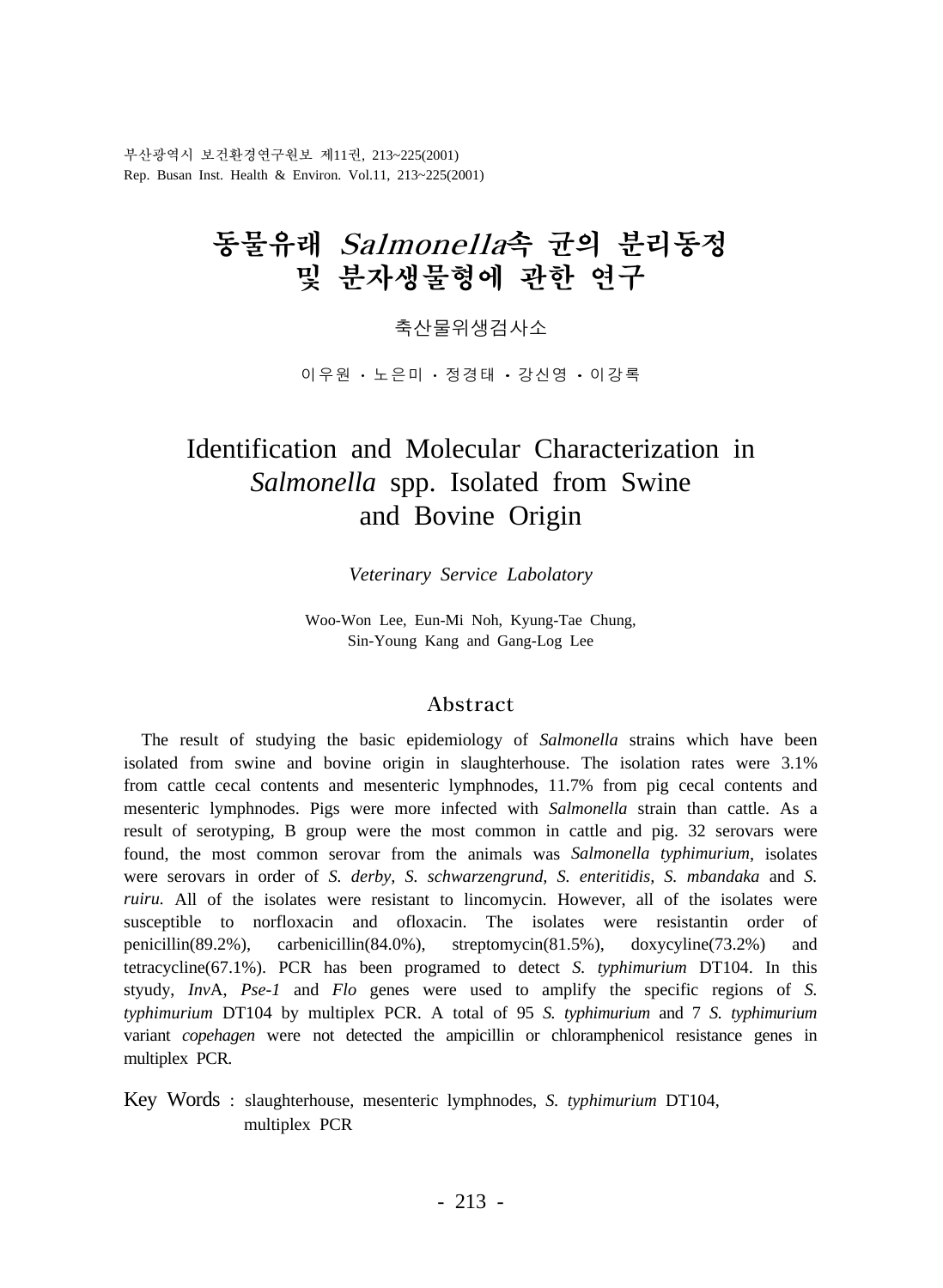# 서 론

*Salmonella*속 균은 자연계에 널리 분 포되어 거의 모든 척추동물에서 분리되 며. 사람을 비롯한 많은 종류의 동물에 서 각종질병의 워인이 된다<sup>12)</sup>. 이들 규 은 그람음성의 통성 혐기성 세포내 기생 세균으로서 1886년 Salmon과 Smith에 의해 처음으로 분리, 보고된 이래 항원 구조에 따라 2,400여종 이상의 혈청형 이 알려져 있으며<sup>18)</sup>, 그 중 분리율이 비 교적 높은 것은 200여종으로 알려져 있 다. 특히 이 속규의 보규동물이 사람에 대한 감염원이 되고 있어 환경이나 식품 오염을 통하여 식중독을 일으키므로 공 중보건상 대단히 중요시되고 있다<sup>9,13,18)</sup>.

Salmonella 감염증은 설사, 쇠약, 발 열 및 패혈증 등을 일으키는 전신성 질 병이며 몇몇 숙주 특이성이 있는 균종을 제외하고는 거의 모든 포유동물에 감염 을 일으키는 인수공통전염병이다.

Salmonella속 균은 일반적으로 숙주 에 대한 적응성에 따라 숙주 특이성 그 룹과 숙주 비특이성 그룹으로 대별하고 있다. Salmonella typhi와 S. paratyphi 는 사람에, S. dubulin은 소에, S. cholerasuis는 돼지에, S. pullorum과 S. gallinarium은 닭에 각각 친화성이 있는 균종이며, S. typhimurium과 S. derby 등은 거의 대부분의 동물에 친화성을 나

타내고 있어 비특이성 균종으로 분류된다.

소의 Salmonella 감염증에는 75종 이 상의 혈청형이 관련되어 위장염, 패혈증, 수막염, 관절염, 폐렴, 유산, 유량감소 및 발육지연 등의 워인이 된다<sup>6,12,22)</sup>. 우리 나라 소에서 Salmonella속 균에 관하여 정과 최26)가 대구근교 유우에서 1.2%의 분리율을, 박 등25)이 강원도 다두사육 목장의 폐사한 송아지에서 S. dublin을 분리 보고한 바 있다.

- 돼지의 *Salmonella* 감염증은 *S. cholerasuis*와 *S. tvphisuis*에 의한 급 성·열성패혈증 및 S. typhimurium과 다 른 종의 Salmonella속 균에 의한 급만 성위장염을 일으키므로 경제적 피해가 크다. 특히 소, 돼지 및 닭에 감염되어 무증상 보균동물이 되는 경우가 많아 식 육, 건강동물, 사람 및 축산 가공시설에 대한 감염원이 되므로 공중위생상 매우 중요시되고 있다<sup>6,21)</sup>.

세계 각국에서는 Salmonella 감염증 에 대한 역학조사와 예방대책에 대한 연 구가 다각적으로 수행되고 있으나 우리 나라에서는 다소 미흡한 실정이다.

따라서 본 연구에서는 2000년 1월부 더 2001년 11월까지 도계, 도축우 및 도축돈의 장내용물과 장간막임파절을 대 상으로 *Salmonella*속 균의 분포상황, 혈 청형 조사, 약제감수성시험 및 multiplex PCR을 통한 약제내성 유전인자를 검색 하였다.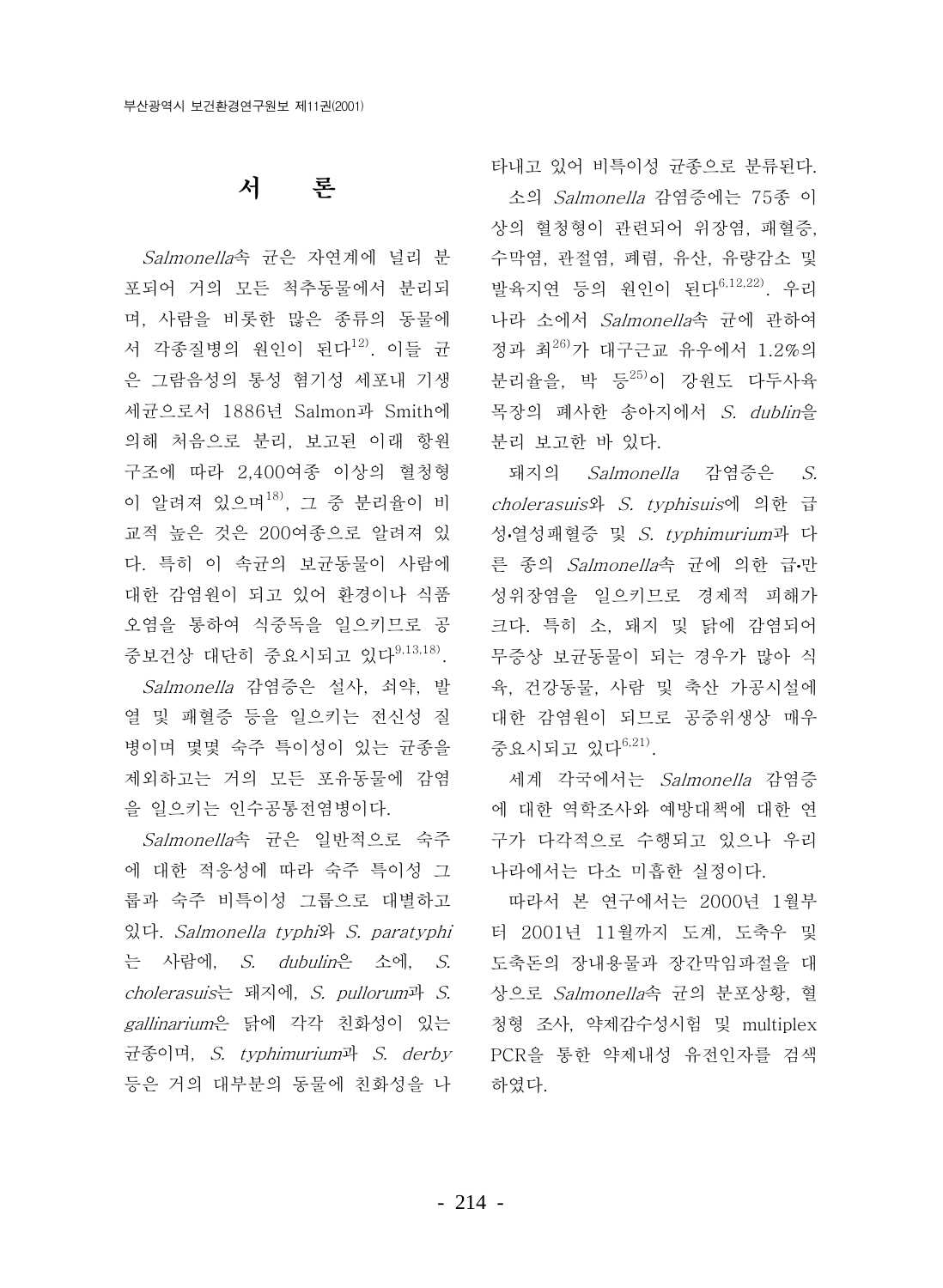## 재료 및 방법

### 1. 공시재료

공시재료는 2000년 1월부터 2001년 11월까지 도계 맹장 내용물 100건. 도 축우 분변 및 장임파절 1.157건. 도축돈 분변 및 장임파절 2,468건 공시재료로 사용하였다.

### 2. Salmonella속 균의 분리

Salmonella속 균의 분리는 분변 약 2g 및 그 외 시료 5g을 각각 selenite systine broth 10ml과 rappaport vassiliadis broth에 증균배양 (각각 37℃ 와 42°C에 18~24시간)한 후 Salmonella-Shigella agar  $\mathbb{R}$  xylose lysine desoxycholate agar (XLD)에 도말 배양(37℃ 24 시간) 하였다<sup>18)</sup>. Salmonella속 균으로 의심되 는 검은색 집락이 살모넬라속 규인지 확 인하고자 Aguirre 등<sup>2)</sup>의 방법에 따라 MUCAP test를 실시하였다. MUCAP test 양성 집락을 triple sugar iron agar 사면배지에 천자배양하였다. Alkaline slant, acid butt를 나타내고 urease 음 성인 균에 대하여 생화학적 및 혈청학적 검사를 실시하였다.

# 3. *Salmonella*속 균의 생화학적 성상 검사

분리균의 생화학적 성상 확인은 Edward 및 Ewing<sup>11,14)</sup>의 방법을 약간 amikacin 30 $\mu$ g, ampicillin 10 $\mu$ g,

변형하여 MUCAP test 양성, 그람염색 음성, TSI 사면배지에서 K/A, urease 음성, rambach agar에서 pink color 집 락을 Easy 24E plus 동정 킷트 (Komed)이용하여 IMViC 시험, glucose, mannitol, adonitol, rhamnose 및 dulcitol 의 분해능, malonate 이용성, gelatin 액화 능, KCN 및 운동성 검사 등을 실시하였 다.

## 4. Salmonella속 규의 혈청학적 검사

분리균을 동정하기 위한 혈청학적 검 사는 Ewing<sup>14)</sup>과 Difco Lab<sup>10)</sup>의 방법에 따라 균체(0) 항원동정은 슬라이드 글 라스 응집반응법으로 실시하였으며, 균 체(0) 다가항혈청 응집 유무, 그룹 항혈 청 응집 유무, single factor 항혈청 응 집 유무로 결정하였고, 편모(H) 항원동 정은 시험관 응집반응법으로 실시하였으 며. Phase I 은 Difco Lab의 방법에 따 라 Spice-Edwards rapid H 항원 동정 법으로 결정하였고, Phase II는 혈액 배 지상에서 bridge method를 이용하여 Phase I 항원을 흡수시험한 후 결정하 였다.

## 5. 약제 감수성 시험

Bauer 등<sup>5)</sup>과 Bryant 법<sup>8)</sup>에 따라 sensi disk를 이용한 디스크 확산법으로 실시하였다. 사용한 디스크의 종류는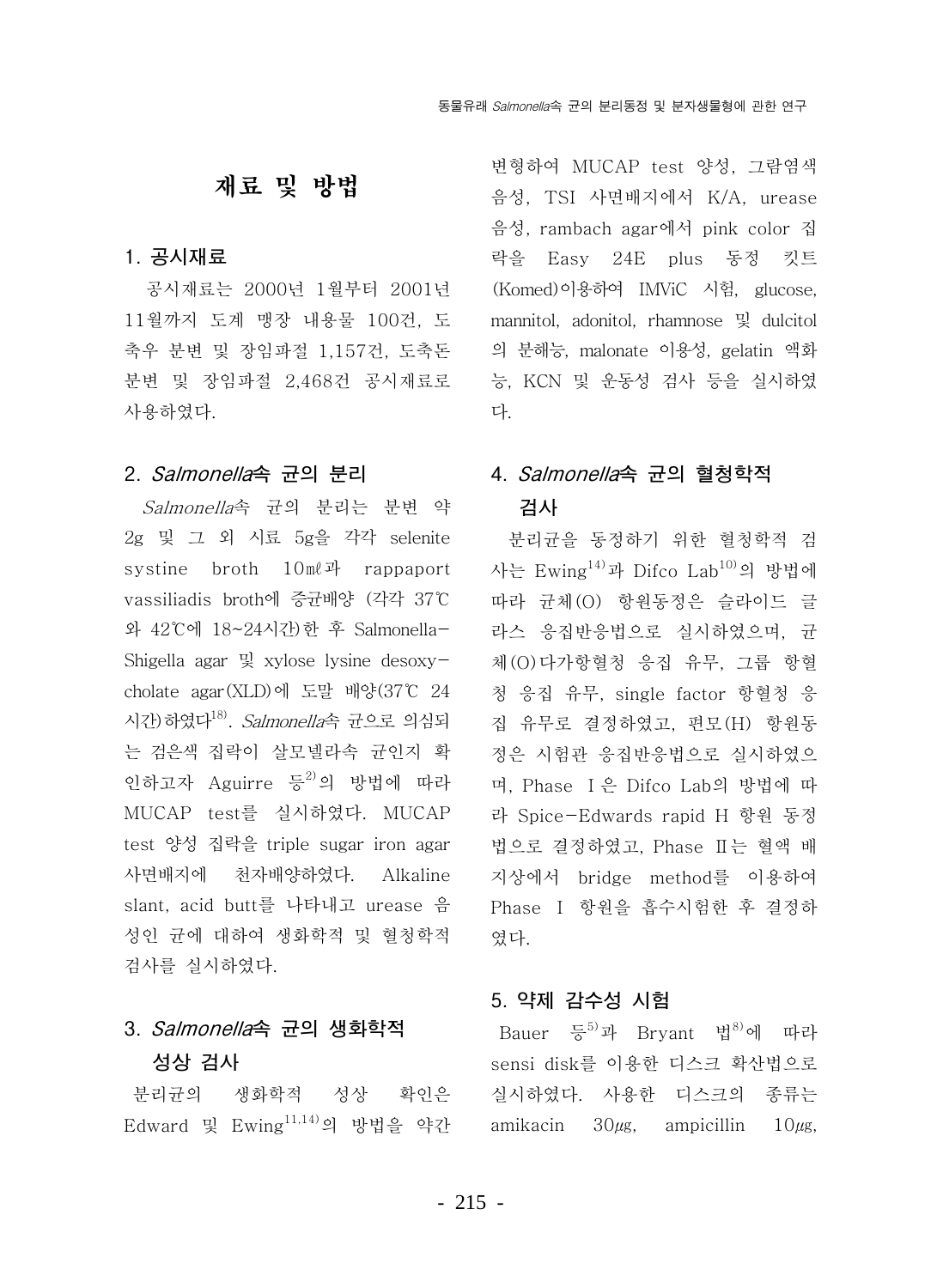amoxicillin  $30\mu$ g, carbenicillin  $100\mu$ g, cefazolin  $30\mu$ g, cephalothin  $30\mu$ g, chloramphenicol  $30\mu$ g, ciprofloxacin  $5\mu$ g, doxycline  $30\mu$ g, colistin  $10\mu$ g, gentamicin  $10\mu$ g, kanamycin  $30\mu$ g, lincomycin  $2\mu$ g, nalidixic acid  $30\mu$ g, neomycin  $30\mu$ g, norfloxacin  $10\mu$ g, penicillin 10u, sulfamethoxazoletrimethoprim  $23.75\mu g/1.25\mu g$  tetracycline  $30\mu$ g, ofloxacin  $5\mu$ g 및 streptomycin 10µg등 21종의 약제를 사용하였으며, 각 분리규주는 Mueller Hinton broth (Difco)에 37℃, 18시간 증균한 다음 혼탁도를 MacFarland No. 0.5와 같은 농도로 맞추어 사용하였다.

# 6. Multiplex polymerase chain reaction (PCR)

Multiplex PCR은 Khan 등<sup>16)</sup>과 Arcangioli 등3)의 방법을 약간 변형하여 본 실험에서 분리된 S. typhimurium 95 주 및 S. typhimurium variant copenhagen 7주에 대해서 실시하였다.

### 가. DNA 추출

공시된 규주로부터 DNA추출은 Sambrook 등20)의 방법에 준하여 boiling method 를 이용한 신속추출방법을 적용하였다. Tryptic soy broth (Difco) 1ml의 증균 액을 25℃에서 14,000×rpm으로 1분간 윈심분리하여 침전시키고, 350μl의 STET solution (0.1M NaCl, 10mM Tris-Cl; pH 8.0, 1nM EDTA; pH 8.0, 5% Triton X-100)에 부유시키고 25μl의 lysozyme (10mg/ml)을 첨가하여 100℃ water bath에서 40초간 반응시 킨 후 4℃에서 14,000×rpm으로 5분간 윈심분리하여 침전시킨 후 상층액을 멸 균증류수로 1:1 희석하였으며, 순수한 DNA를 얻기 위하여 phenol : chloroform : isomylalcohol $(25 : 24 : 1;$  Sigma) 로 정제하여 사용하였다.

## 나. Oligonucleotide primer의 합성

PCR에 적용할 oligonucleotide primers  $\equiv$  InvA(forward), 5' -TCG TCA TTC CAT TAC CTA CC-3' 와  $InvA(reverse)$ , 5'  $-AAT$  CGG CAT  $TCA$   $TC-3'$  (PCR CAA **TAC** product size: $393bp$ , Pse $-1(F)$ , 5' -GTT GAA CAA GAC GTT AAG  $GC-3'$   $\Phi$  Pse-1(R),  $5'$  -TGC CTT AGG AGT TGT CGT AT-3' (product size:  $468bp$ ), Flo(F), 5' -AAT CAC GGG CCA CGC TGT  $ATC-3'$   $\mathcal{L}$  Flo(R),  $5'$  -GGC CGT CAT TCT TCA CCT TC-3' (product size:215bp)를 사용하였다.

다. Multiplex PCR 수행은 Tgradient (Biometra, germany)를 이용 하였으며, 반응액은 각 primer 1  $\mu$  $(20pM)$ ,  $10\times PCR$  buffer  $(100mM)$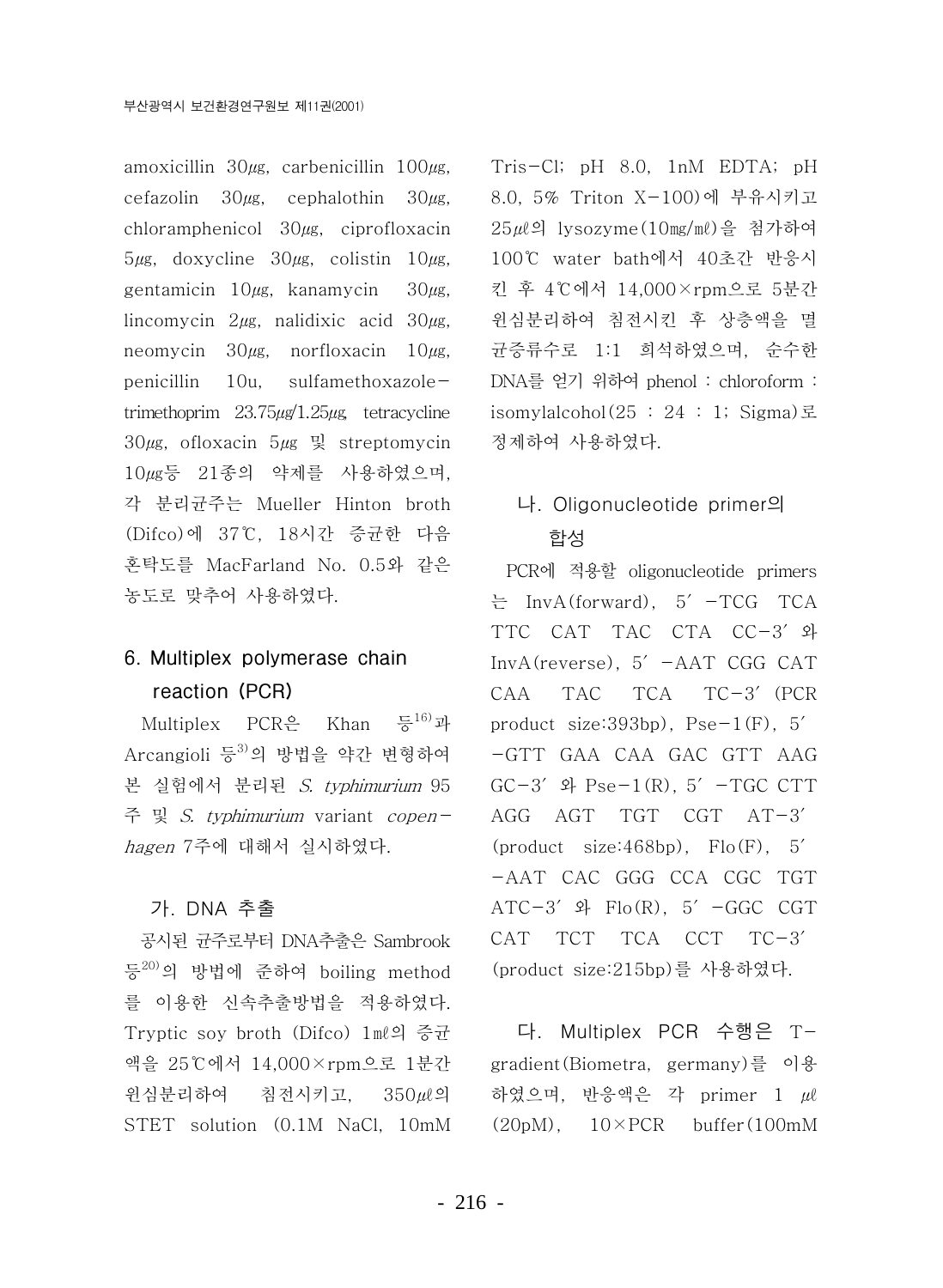Tris-HCl; pH 8.3, 500mM KCl), 각 2.5mM dNTP  $8\mu\ell$ , 3.5mM MgCl2, Tag DNA polymerase  $1\mu\ell\mathfrak{P}$ template DNA 1 / 를 포함하여 총 50 *LL* 양으로 실시하였으며, PCR은 95℃에 서 3분간 pre-denature 시킨 후, 95℃ 에서 1분, 60℃에서 45초, 72℃에서 1 분 조건으로 총 30cvcles을 수행하였고 72℃에서 1분간 final extension 시켰 다.

PCR에 의해서 증폭된 산물을 확인하 기 위하여 2.0% agarose(Sigma) gel을 사용하여 전기영동을 실시하였고. EtBr 로 염색시킨 후 UV transilluminator를 사용하여 DNA를 확인하였으며, marker 로는 PCR marker (Promega)를 사용하 였다.

# 결과 및 고찰

#### 1. *Salmonella* spp.의 분리율

Salmonella속 균의 분리율은 Table 1 에서와 같이 총 3,725건중 닭 분변 100 건에서는 살모넬라속 균이 분리되지 않 앞고, 소분변 및 장임파절 1.157건 중

36주(3.1%)가 분리 동정되었으며, 돼지 분변 및 장임파절 2.468건 중 289주가 분리되어 11,7%의 분리율을 보였다. 소 에서보다 돼지에서 분리율이 훨씬 높게 나타났는데 이는 소사육 환경이 돼지사 육 환경이 다두 밀집사육으로 인하여 살 모넬라속 균의 분리율이 상대적으로 높 다는 것을 알 수 있었다.

국내 가축유래 Salmonella속 균의 분 리율에 대하여 최 등28)은 유우의 분변에 서 1.1%. 강 등23)은 하우 분변과 음용 수로부터 9.1%의 분리율을 보고한 바 있으며 본 여구에서는 최 등28)이 보고한 성적보다는 다소 높았으나, 강 등<sup>23)</sup>이 분리 보고한 성적보다는 훨씬 낮았다. 또한 최 등27)은 돼지 분변 및 환경재료 에서 2.9%, 김<sup>24)</sup>은 도축돼지의 장간막 림프절에서 23.1%의 분리율을 보고하였 는데 본 실험에서는 최 등27)이 보고한 성적보다는 다소 높았고 김<sup>24)</sup>이 보고한 성적보다는 낮게 나타났다. 외국의 분리 율을 보면 미국의 Davis 등<sup>9)</sup>이 12%, Keteran 등 $^{17)}$ 은 건강한 돼지의 장간막 림프절에서 50%. Bahnson<sup>4)</sup>은 돼지의 맹장내용물에서 17.4%. 장간막 림프절 에서 13.9%를 분리 보고하였으나 이와

Table 1. Isolation rates of Salmonella spp. from animals

| Animals | Kinds of samples              |       | No. of tested No. of isolated |  |  |
|---------|-------------------------------|-------|-------------------------------|--|--|
| Poultry | Cecal contents                | 100   |                               |  |  |
| Swine   | Cecal contents and Lymph node | 2,468 | 289(11.7%)                    |  |  |
| Bovine  | Cecal contents and Lymph node | 1.157 | 36 $(3.1\%)$                  |  |  |
| Total   |                               | 3.725 | 325 $(8.7%)$                  |  |  |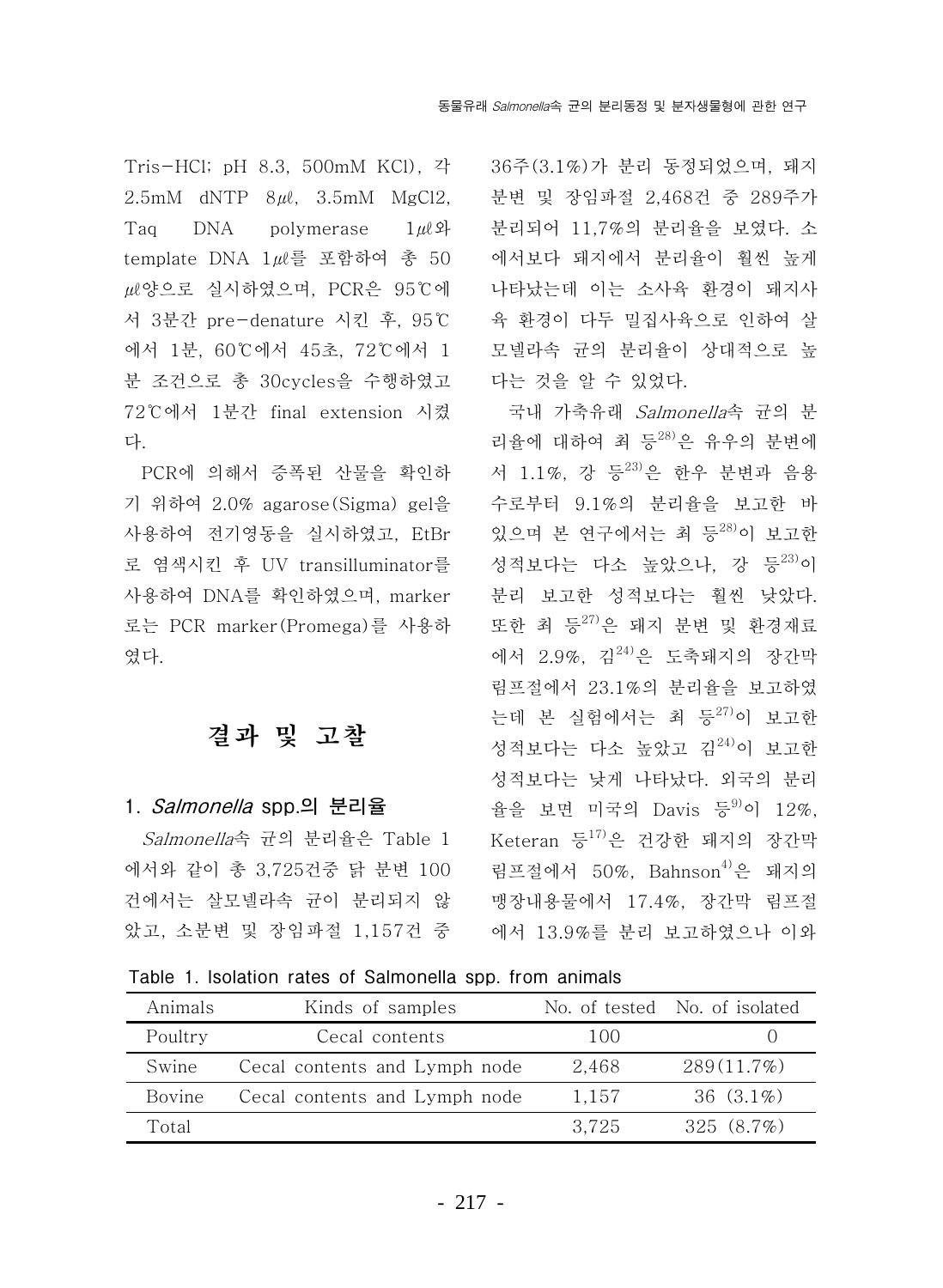Table 2. Serogroups of 325 strains of *Salmonella* isolated from swine and bovine

| Animals | Serogroups                       |     |  |                                                         |  |  |        |  | Total |  |     |
|---------|----------------------------------|-----|--|---------------------------------------------------------|--|--|--------|--|-------|--|-----|
|         |                                  |     |  | $C_1$ $C_2$ $D_1$ $E$ $E_1$ $E_2$ $E_3$ $E_4$ $G$ $G_2$ |  |  |        |  |       |  |     |
| Swine   | 200(69.2%) 38 12 18 1 11 1 2 1 2 |     |  |                                                         |  |  |        |  |       |  |     |
| Bovine  | $14(38.9\%)$                     | 2 2 |  |                                                         |  |  |        |  |       |  | 36  |
| Total   | 214                              |     |  |                                                         |  |  | 18 1 2 |  |       |  | 325 |

취 부위에 따라 다양하게 나타났음을 알 수 있다<sup>13,15,22)</sup>

## 2. Salmonella spp.의 혈청형별 분포

분리된 살모넬라속 균 325주에 대한 serogroup은 Table 2에서와 같이 12가 지의 그룹혈청으로 나타났고, 돼지에서 B group이 200주(69.2%)로 가장 많이 분포되었으며, 소에서도 B group이 14 주(38.9%)로 가장 높게 나타났다.

또한 혈청형별 분포는 Table 3에서와 같이 소에서 분리된 36주의 혈청형은 총 12종이었고, S. ruiru 11, S. typhimurium 6, S. london 6, S. bradenburg 3, S. derby hewport 각각 2, S. agona, copenhagen, jos, mbandaka, ohlstedt 및 rissen 각각 1 주가 동정되었다. 돼지에서 분리된 289 주의 혈청형은 총 31종이었으며, S. typhimurium 89주로 가장 높은 분리율을 보 였고, S. derby 48주, S. schwarzengrund 43주, S. enteritidis 18주, S. mbandaka

같은 분리율은 지역과 시기 또는 시료채 16주, S. litchfield 8주, S. ardwick 7 주 등 순으로 분리되었다.

> 우리 나라에서 Salmonella속 균에 대 한 조사는 최 등<sup>28)</sup>이 유우에서 7종의 혈청형을 보고하였고, 돼지에서는 최 등 <sup>27)</sup>이 14종의 보고와 김<sup>24)</sup>이 6종을 부리 보고한 혈청형별 분포와 다소 차이가 있 었다. 이는 건강한 동물을 대상으로 검 사하였기 때문인 것으로 추정되며, 본 실험에서 특이하게도 국내 분리보고 된 바 없는 Salmonella ruiru(L serogroup) 가 소에서는 11주(30.6%)로 가장 높게 분리되었고, 돼지에서는 2주(0.7%)가 분리되었는데, 이는 향후 연구가 계속 되어져야 할 것으로 사료된다.

#### 3. 약제감수성시험 결과

약제감수성시험 결과는 Table 4에서 와 같이 린코마이신에 100% 내성을 보 였고, 노프록사신과 오프록사신에 100% 감수성이었으며, 소에서는 페니실린 (94.4%), 카베니실린 (91.6%), 스트렙토마이신 (69.4%), 테트라사이크린 (61.1%) 순으로 높은 내 성 양상을 나타내었으며, 돼지에서는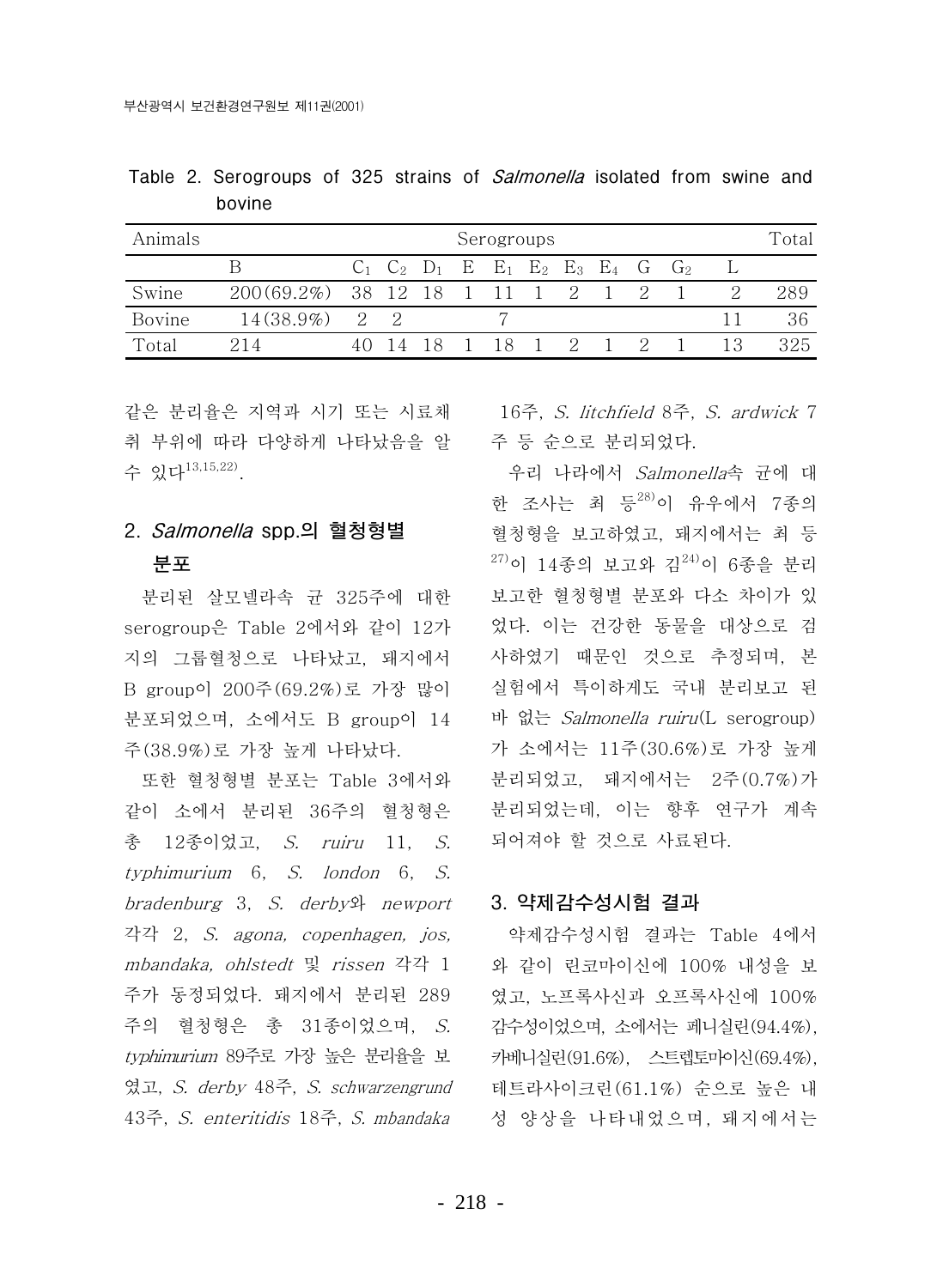|                   |                | Animals        | Total          |             |  |
|-------------------|----------------|----------------|----------------|-------------|--|
| Serovars          | Serogroups     | Swine          | Bovine         |             |  |
| S. typhimurium    |                | 89(30.8%)      | 6(16.7%)       | 95(29.2%)   |  |
| S. derby          |                | $48(16.6\%)$   | $\overline{2}$ | 50(15.4%)   |  |
| S. schwarzengrund |                | 43(14.9%)      |                | 43(13.2%)   |  |
| S. agona          |                | 6              | $\mathbf{1}$   |             |  |
| S. copenhagen     |                | 5              | $\mathbf{1}$   |             |  |
| S. bradenburg     | $\mathbf B$    | 4              | 3              |             |  |
| S. bredney        |                | 3              |                |             |  |
| S. montevideo     |                | $\mathbf{1}$   |                |             |  |
| S. jos            |                |                | $\mathbf 1$    |             |  |
| Untypable         |                | 1              |                |             |  |
| S. mbandaka       |                | 16             | $\mathbf{1}$   |             |  |
| S. ardwick        |                | $\overline{7}$ |                |             |  |
| S. braenderup     |                | 6              |                |             |  |
| S. rissen         | C <sub>1</sub> | 5              | $\mathbf{1}$   |             |  |
| S. tennessee      |                | $\overline{2}$ |                |             |  |
| S. eimsbuettel    |                | $\mathbf 1$    |                |             |  |
| Untypable         |                | $\mathbf 1$    |                |             |  |
| S. litchfield     |                | $\overline{8}$ |                |             |  |
| S. newport        | C <sub>2</sub> | $\overline{4}$ | $\overline{2}$ |             |  |
| S. enteritidis    | $D_1$          | 18             |                |             |  |
| Untypable         | E              | $\mathbf{1}$   |                |             |  |
| S. london         |                | $\overline{5}$ | 6(16.7%)       | $11(3.4\%)$ |  |
| S. westhampton    |                | $\mathbf 1$    |                |             |  |
| S. anatum         |                | 1              |                |             |  |
| S. assinie        | $E_1$          | 1              |                |             |  |
| S. langensalza    |                | 1              |                |             |  |
| S. orion          |                | 1              |                |             |  |
| S. ohlstedt       |                | 1              | 1              |             |  |
| S. kinshasa       | E <sub>2</sub> | $\mathbf{1}$   |                |             |  |
| S. thomasville    | E <sub>3</sub> | $\overline{2}$ |                |             |  |
| S. senftenberg    | E <sub>4</sub> | 1              |                |             |  |
| S. havana         |                | 1              |                |             |  |
| S. raus           | G              | $\mathbf 1$    |                |             |  |
| S. cubana         | G <sub>2</sub> | $\mathbf{1}$   |                |             |  |
| S. ruiru          | L              | $\overline{2}$ | 11(30.6%)      | 13(4.0%)    |  |
| Total             |                | 289            | 36             | 325         |  |

Table 3. Serovars of 325 strains of Salmonella isolated from swine and bovine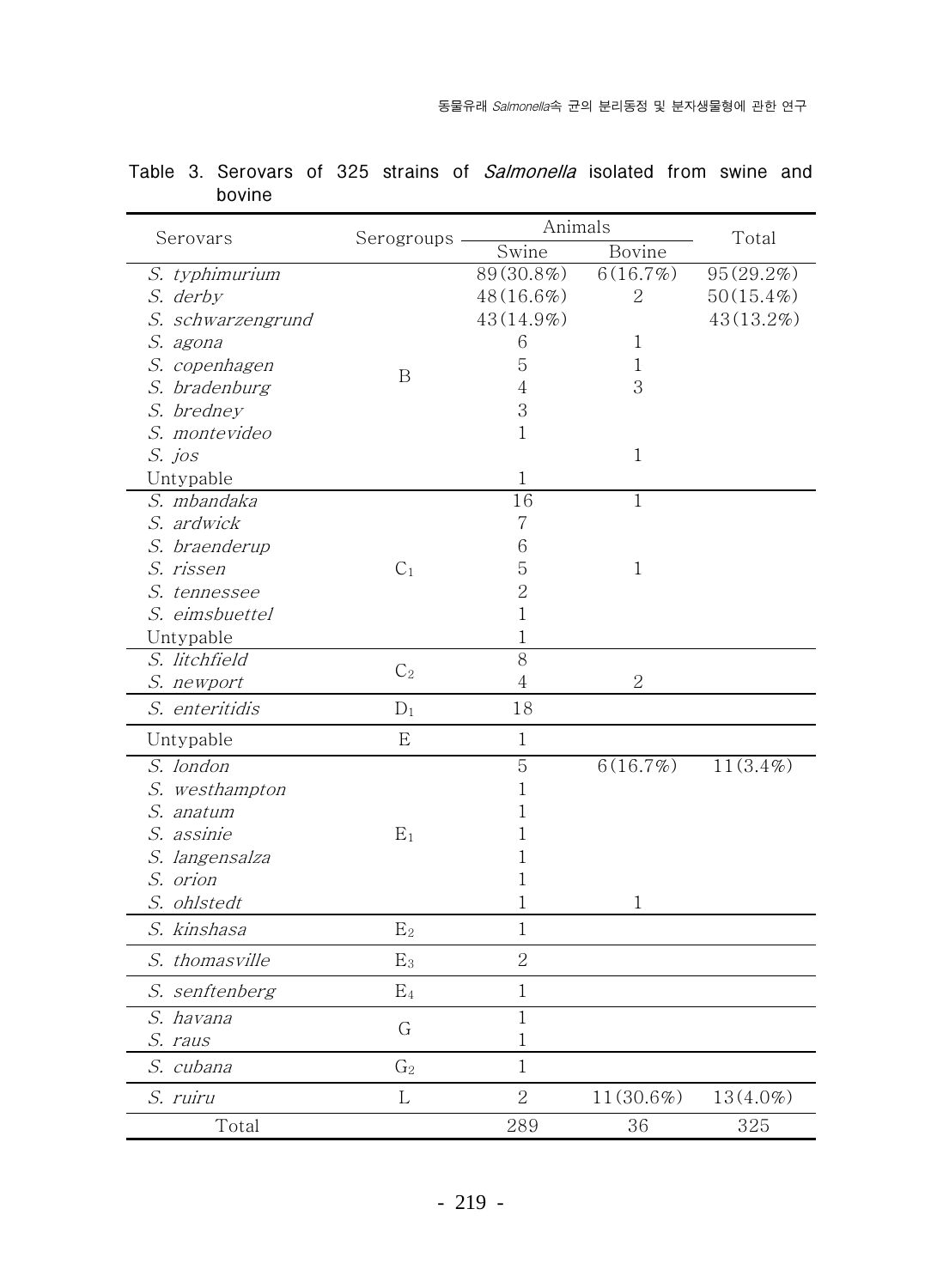|                 | Animals            |                   |                    |  |  |
|-----------------|--------------------|-------------------|--------------------|--|--|
| Drugs           | Swine              | Bovine            | Total              |  |  |
|                 | 289 strains $(\%)$ | 36 strains $(\%)$ | 325 strains $(\%)$ |  |  |
| Amikacin        | 35(12.2)           | 1(2.8)            | 36(11.1)           |  |  |
| Ampicillin      | 47(16.2)           | 8(22.2)           | 55(16.9)           |  |  |
| Amoxicillin     | 1(0.3)             | 1(2.8)            | 2(0.6)             |  |  |
| Carbenicillin   | 241(83.4)          | 33(91.6)          | 273(84.0)          |  |  |
| Cefazolin       | 15(5.2)            | 8(22.2)           | 23(7.1)            |  |  |
| Cephalothin     | 50(17.3)           | 8(22.2)           | 58(17.8)           |  |  |
| Chloramphenicol | 50(17.3)           | 8(22.2)           | 58(17.8)           |  |  |
| Ciprofloxacin   | 5(1.7)             | 1(2.8)            | 6(1.8)             |  |  |
| Colistin        | 5(1.7)             | $\overline{0}$    | 5(1.5)             |  |  |
| Doxycycline     | 216(74.7)          | 22(61.1)          | 238(73.2)          |  |  |
| Gentamicin      | 2(0.7)             | $\overline{O}$    | 2(0.6)             |  |  |
| Kanamycin       | 130(45.0)          | 4(11.1)           | 134(41.2)          |  |  |
| Lincomycin      | 289(100)           | 36(100)           | 325(100)           |  |  |
| Nalidixic acid  | 49(17.0)           | 12(33.3)          | 61(18.8)           |  |  |
| Neomycin        | 179(61.9)          | 22(61.1)          | 201(61.8)          |  |  |
| Norfloxacin     | $\Omega$           | $\Omega$          | $\Omega$           |  |  |
| Ofloxacin       | $\bigcap$          | $\Omega$          | $\Omega$           |  |  |
| Penicillin      | 256(88.6)          | 34 (94.4)         | 290(89.2)          |  |  |
| Streptomycin    | 240(83.0)          | 25(69.4)          | 265(81.5)          |  |  |
| <b>SXT</b>      | 40(13.8)           | 7(19.4)           | 47(14.5)           |  |  |
| Tetracycline    | 196(67.9)          | 22(61.1)          | 218(67.1)          |  |  |

|                  |  | Table 4. Antimicrobial resistance of 325 strains of <i>Salmonella</i> isolated from |  |  |  |  |  |
|------------------|--|-------------------------------------------------------------------------------------|--|--|--|--|--|
| swine and bovine |  |                                                                                     |  |  |  |  |  |

페니실린(88.6%)이 가장 높은 내성을 나타내었고, 카베니실린 (83.4%), 스트렙 토마이신 (83.0%), 독시사이크린 (74.7%), 테트라사이크린(67.9%) 순으로 높은 내성 을 나타내었다.

등<sup>28)</sup>, Blackburn 등<sup>7)</sup>이 보고한 성적과 plex PCR을 실시한 결과 Fig. 1에서와 유사하였다.

# 4. Multiplex polymerase chain reaction(PCR)

S. typhimurium 95주 및 S. typhi*murium variant copenhagen* 7주에 대 하여 암피실린과 클로람페니콜의 약제내 약제감수성 조사에서는 최 등<sup>27)</sup>, 최 성 유전인자 보유를 확인하고자 multi-같이 표준균주에서는 암피실린과 클로람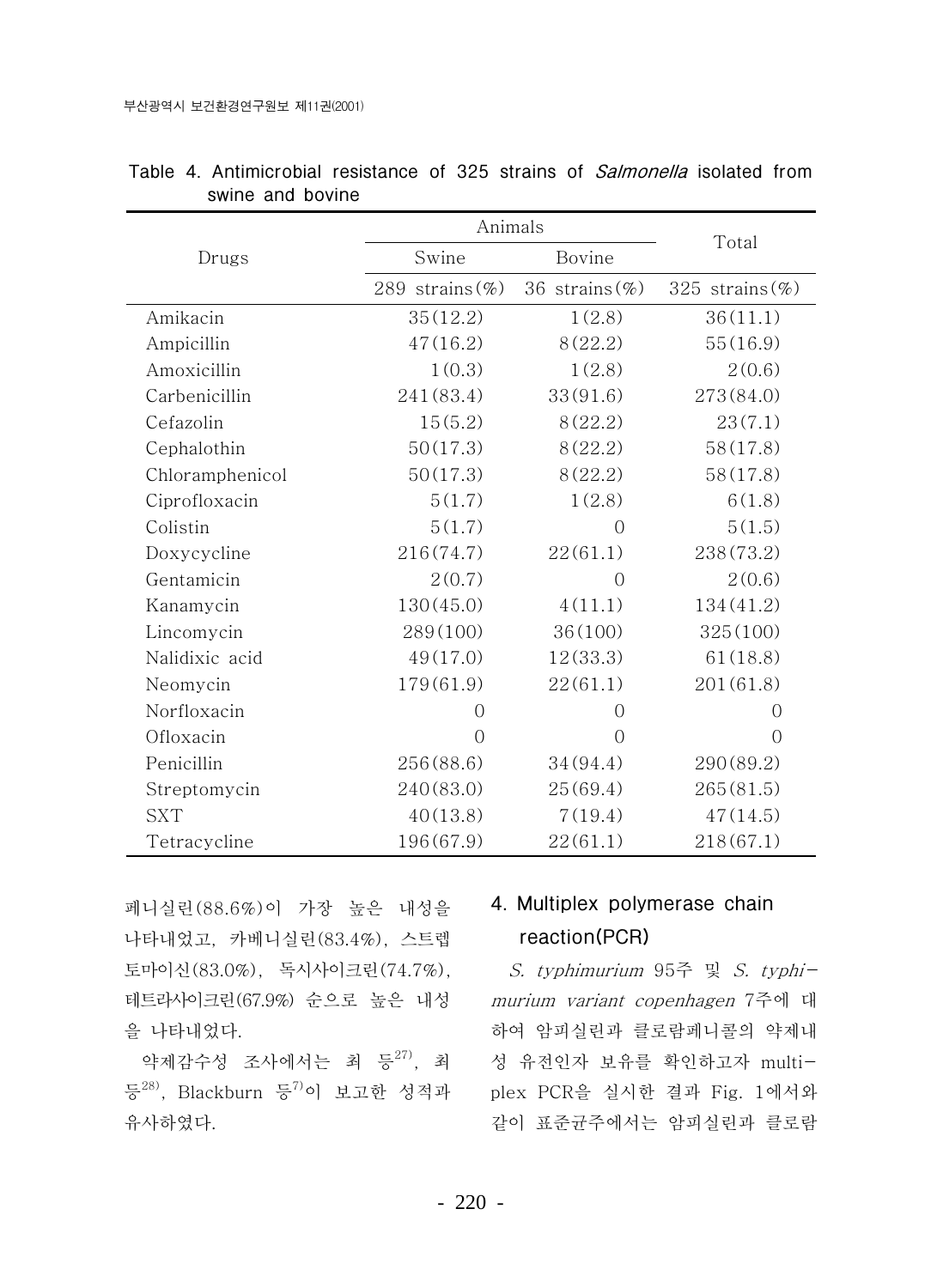페니콜의 약제내성 유전인자가 발견되었 으나 본 실험에서 분리된 S. typhimurium 95주 및 S. typhimurium variant copenhagen 7주 전균주가 내성인자를 보유하고 있지 않았고, 숙주의 장점막 상피세포에 침입성과 관련있는 inv A 유전자는 S. typhimurium 95주 및 S. typhimurium variant copenhagen 7주 전균주가 보유하고 있음을 확인할 수 있 었다(B lane 12와 C lane 25는 Fig. 1 에서처럼 1차 실험에서는 inv A 유전자

가 관찰되지 않았으나 재시험에서 검출 확인하였음). 이는 Abouzeed 등<sup>1)</sup>과 Rahn 등<sup>19)</sup>의 성적과 일치하였다.

본 실험에서 암피실린과 클로람페니콜 의 약제내성 유전인자 보유를 확인하고 자 multiplex PCR을 실시한 결과 Fig. 1에서와 같이 표준균주에서는 암피실린 과 클로람페니콜의 약제내성 유전인자가 발견되지 않은 것은 공중보건상 중요한 의의를 가지는 수퍼박테리아인 S. typhimurium DT104가 분리되지 않은 것으로 판단된다.



### Fig. 1. Multiplex PCR detection of S. typhimurium and S. typhimurium variant copenhagen isolates.

- A : Lane  $1 \sim 11$ , S. typhimurium; 12, molecular size marker; 13, standard of S. typhimurium DT104;  $14 \sim 32$ , S. typhimurium; 33, standard of S. typhimurium DT104; 34, marker.
- B : Lane 1, marker;  $2 \sim 13$ , S. typhimurium; 14, standard of S. typhimurium DT104;15~26, S. typhimurium; 27, standard of S. typhimurium DT104; 28~32, S. typhimurium variant copenhagen; 33, standard of S. typhimurium DT104; 34, marker
- C : Lane 1, marker;  $2 \sim 12$ , S. typhimurium; 13, marker;  $14 \sim 23$ , S. typhi murium; 24, standard of S. typhimurium DT104;  $25 \sim 30$ , S. typhimurium, 31, standard of S. typhimurium DT104.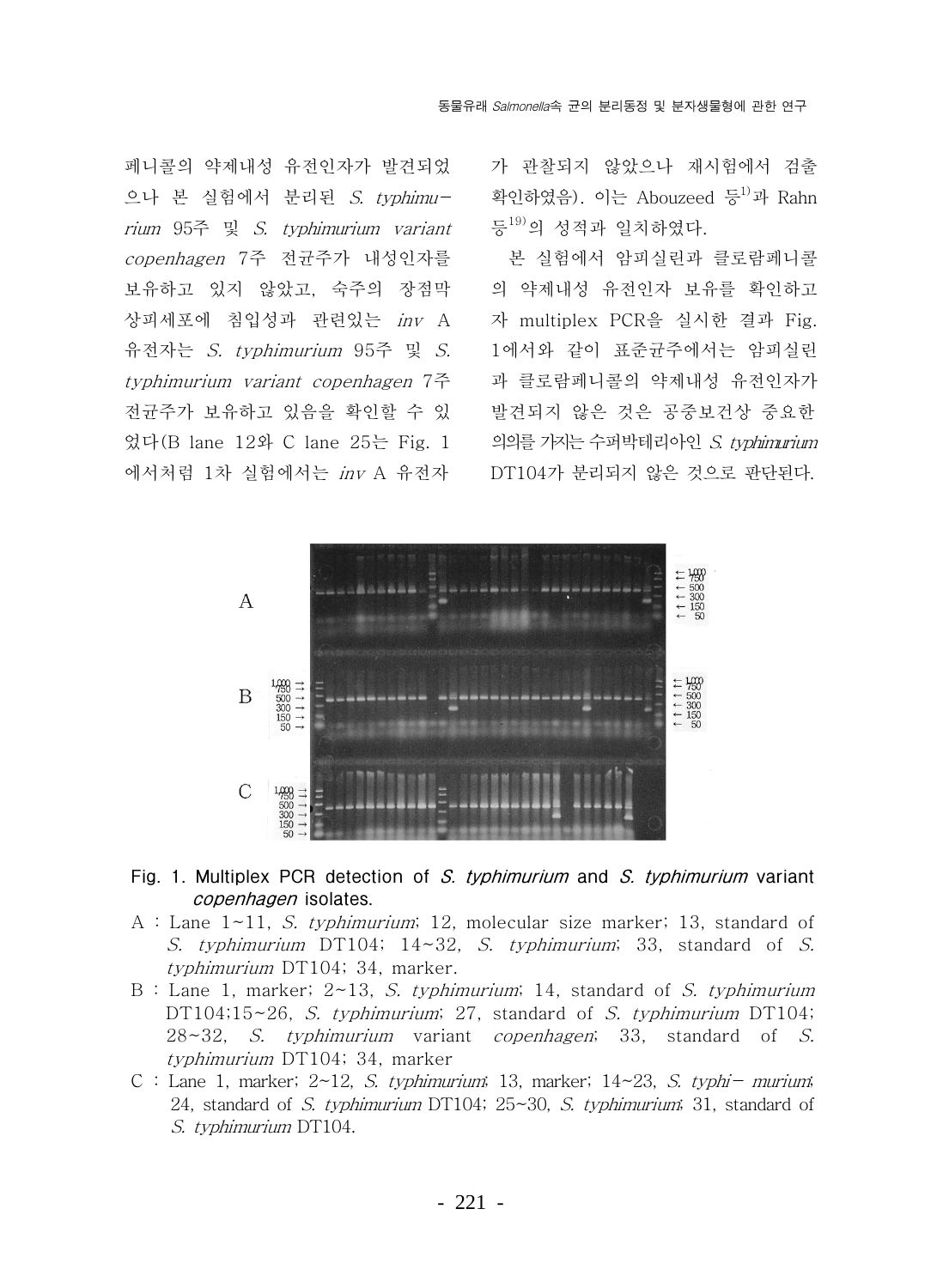# 결 론

살모넬라속 균의 역학적 기초자료 활 용 및 살모넬라균증 예방의 기초자료로 이용하고자 2000년 1월부터 2001년 11월까지 도계, 도축우 및 도축돈의 장 내용물과 장간막임파절을 대상으로 Salmonella속 균의 분포상황, 혈청형 조 사. 약제감수성시험 및 약제내성 유전인 자를 검색한 결과 다음과 같은 결론을 얻었다.

- 1. Salmonella속 균의 분리율은 총3.725 건중 닭 분변 100건에서는 살모넬 라속 균이 분리되지 않았고, 소분변 및 장임파절 1.157건 중 36주(3.1 %)가 분리 동정되었으며, 돼지 분변 및 장임파절 2,468건 중 289주가 분리되어 11.7%의 분리율을 보였 다.
- 2. 분리된 살모넬라속 규 325주에 대한 serogroup은 12가지의 그룹혈청으 로 나타났고, 돼지에서 B group이 200주(69.2%)로 가장 많이 분포되 었으며, 소에서도 B group이 14주 (38.9%)로 가장 높게 나타났다.
- 3. 분리된 살모넬라속 규의 혈청형별 분포는 소에서 분리된 36주의 혈청 형은 총 12종이었고, S. ruiru 11,

S. typhimurium 6. S. london 6. S. bradenburg 3, S. derby 9 newport 각각 2, S. agona, copenhagen, jos, mbandaka, ohlstedt 및 rissen 각각 1주가 동정되었으 며, 돼지에서 분리된 289주의 혈청 형은 총 31종으로, *S. typhimurium* 이 89주로 가장 높은 분리율을 보였 고, S. derby 48주, S. schwar -zengrund 43<sup>2</sup>, S. enteritidis 18주. S. mbandaka 16주. S. litchfield 8주, S. ardwick 7주 등 순으로 분리되었다.

- 4. 약제감수성시험 결과는 린코마이신 에 100% 내성을 보였고, 노프록사 신과 오프록사신에 100% 감수성이 었다. 소에서는 페니실린 (94.4%), 카베니실린 (91.6%), 스트렙토마이신 (69. 4%), 테트라사이크린 (61.1%) 순으 로 높은 내성 양상을 나타내었으며, 돼지에서는 페니실린 (88.6%)이 가 장 높은 내성을 나타내었고, 카베니 실린 (83.4%). 스트렙토마이신 (83.0%). 독시사이크린 (74.7%), 테트라사이 크린(67. 9%) 순으로 높은 내성을 나타내었다.
	- 5. S. typhimurium 95주 및 S. typhimurium variant *copenhagen* 7주에 multiplex PCR을 실시한 결과 숙주의 장점막 상피세포 침입성과 관련있는 inv A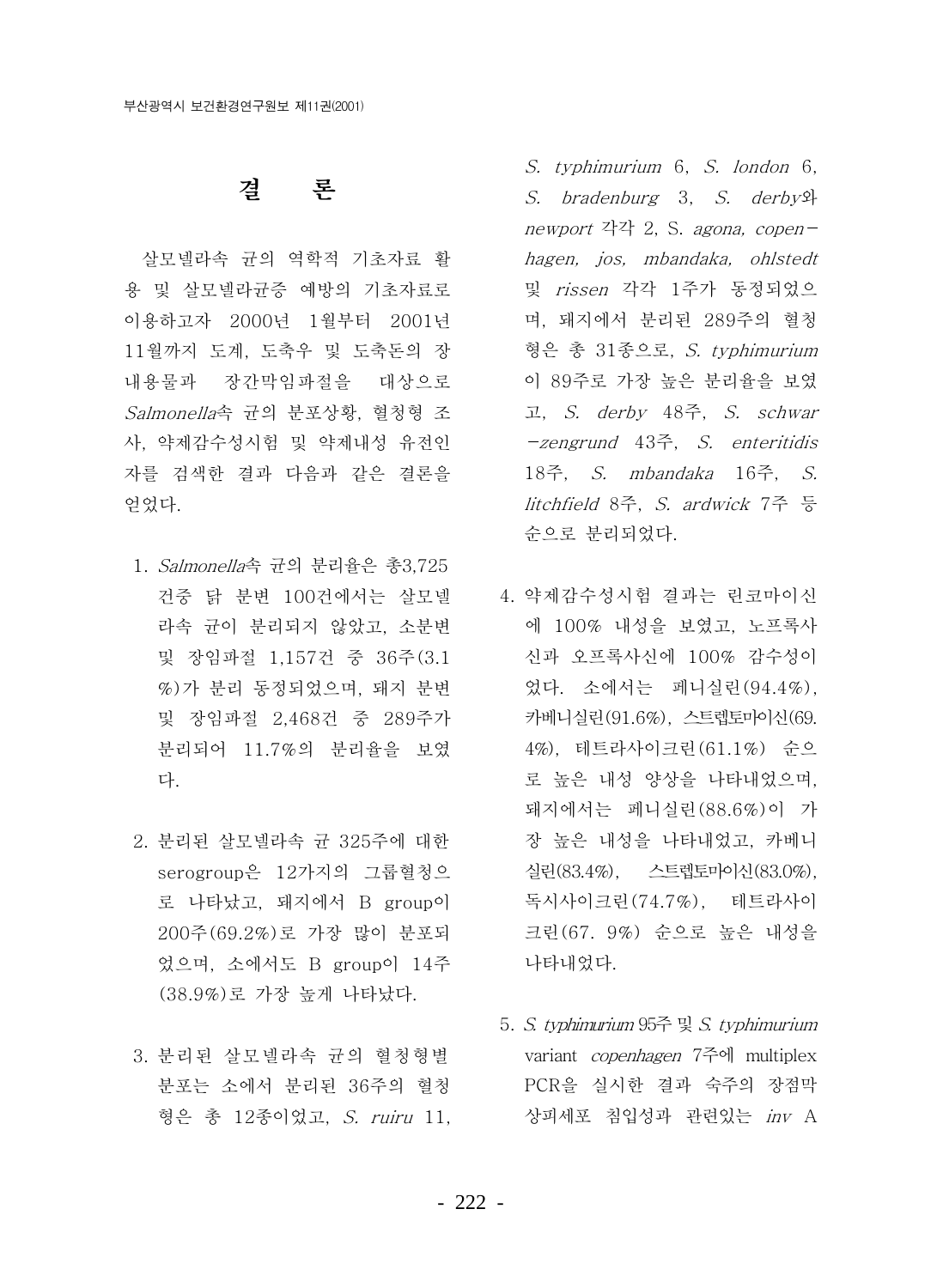유전자는 S. tvphimurium 95주 및 S. typhimurium variant copenhagen 7주 전균주가 보유하고 있었 으나 암피실린과 클로람페니콜의 약 제내성 유전인자는 확인되지 않았 다.

# 참고문헌

- 1. Abouzeed Y.M., Hariharan H., Poppe C. and Kibenge F.S. : Characterization of Salmonella isolates from beef cattle, broiler chickens and human sources on Prince Edward Island. Comp. Immunol. Microbiol. Infect Dis.  $23(4):253\sim$ 66, 2000.
- 2. Aguirre Pm, Cacho J.B. and Lopez M. : Rapid fluorescence method for screening Salmonella spp. from enteric differential agars. J. Clin. Microbiol., 28:148~149, 1990.
- 3. Arcangioli Ma, Leroy-Setrin S., Martel J.L. and Chaslus-Dancla E. : A new chloramphenicol and flofenicol resistance gene flanked by two integron structures in Salmonella typhimurium DT104. FEMS Microbiol Lett. 15:174(2)  $:327 \times 32.1999.$
- 4. Bahnson P.B. and Fedorka-Cray

P.J.: Salmonella on farms; Production Factors Associated with High Prevalence. In Research on Salmonellosis. In the Food Safety Consortium. United States Animal Health Association. Alkansas. October 17, 1996.

- 5. Bauer A.W., Kirby W.M.M. and Sherris J.C. : Antibiotic sus ceptibility testing by a standardized single disk method. Am. J. Clin. Pathol., 45:493~496, 1966.
- 6. Bean N.H. and Griffin P.M. : Foodborne disease outbreaks in the United States, 1973~1987 :Pathogen, vehicles and trends. J. Food Prot.,  $53(9):804 \sim 817$ , 1990.
- 7. Blackburn B.O., Schlater L.K. and Swanson M.R. : Antibiotic resistance of members of the genus Salmonella isolated from chicken, turkeys, cattle, and swine in the United States during October 1981 through september 1982. Am. J. Vet. Res., 45:1245~ 1249, 1984.
- 8. Bryant M.C.: Antibiotics and their lablatory control.  $2nd$ ed. Butterworth, London, p41, 1972.
- 9. Davis B.D., Dulbecco R., Eisen H.N. and Ginsberg H.S. : Microbiology. 4th ed, Harpes and Row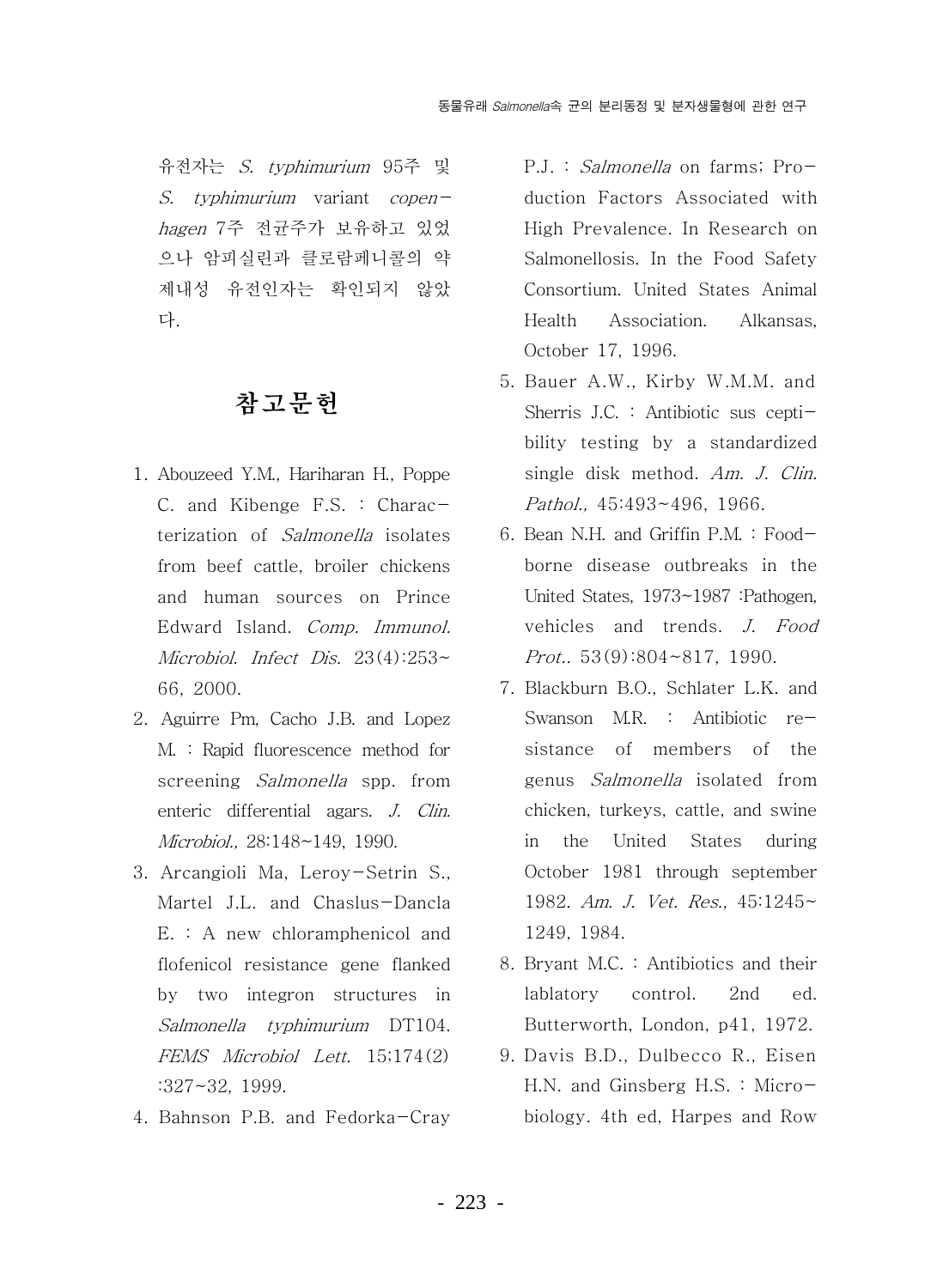Publishers. 576~579. 1990.

- 10. Difco Lab. Serological Identification of *Salmonella*. Detroit Michican USA, 1977.
- 11. Edwards P.R. and Ewing W.H. : Identification of Enterobacteriaceae. 3rd., Burgess Pub. Co., Einneapolis. 1972.
- 12. Edward P.R. and Galton M.M. : Salmonellosis. Adv. Vet. Sci.,  $11:1~63.~1967.$
- 13. EL-Glazzar P.E. and Martin E.H. : *Salmonellae*, Salmonellosis, and Dairy Foods: A Review. J. Dairy Sci., 75:2327~2343, 1994.
- 14. Ewing W.H. : Edward and Ewing's identification of Entero bacteriaceae. 4th ed, Elsevier, 181~318, 1986.
- 15. Gay. J.M. and M.E Hunsaker: Isolation of Multiple Salmonella serovars from a dairy two year after clinical Salmonellosis Outbreak.  $JAVMA$ . 203(9):1314~1320. 1993.
- 16. Kahn A.A, Nawz M.S., Khan S.A. and Cerniglia C.E. : Detection of multidrug-resistant Salmonella typhimurium DT104 multiplex polymerase chain reaction. FEMS Microbiol. Lett.,  $15:182(2):355-$ 60. 2000.
- 17. Ketran K., Brown J. and Shotts

 $E.B.$ : Salmonella in the mesenteric lymphnodes of healthy sow and hogs. Am. J. Vet. Res., 443:706  $~1982.$ 

- 18. Murray P.R., Pfalier M.A., Tenouer F.C. and Yolken R.H. : Manual of Clinical Microbiology. 7th ed. ASM Press, 467~471, 1999.
- 19. Rahn, K., S.A. De Grandis, R.C. Clarke, S.A. McEwen, J.E. Galan, C. Ginocchio, R. Curtiss III, and C.L. Gyles: Amplification of an iny A gene sequence of Salmonella typhimurium by polymerase chain reaction as specific method for detection of Salmonella. Mol. Cell. Probes. 6: 271~ 279, 1992.
- 20. Sambrook J., Maniatis T. and Fritsch  $E.F.$ : In molecular cloning, a laboratory manual. 2nd ed. Cold Spring Harbor Laboratory Press,  $1.21 \sim$ 1.51, 1989.
- 21. Smith B.P., Roden L.D. and M.C. Thurmond: Prevalence of Salmonellae in cattle and in the environment on California dairies. JAMA. 205  $(3)$  :467~471, 1994.
- 22. United States Development of Agriculture, Animal and Plant Health Inspection Service. Veterinary Service : E. coli 0157 and Salmo-